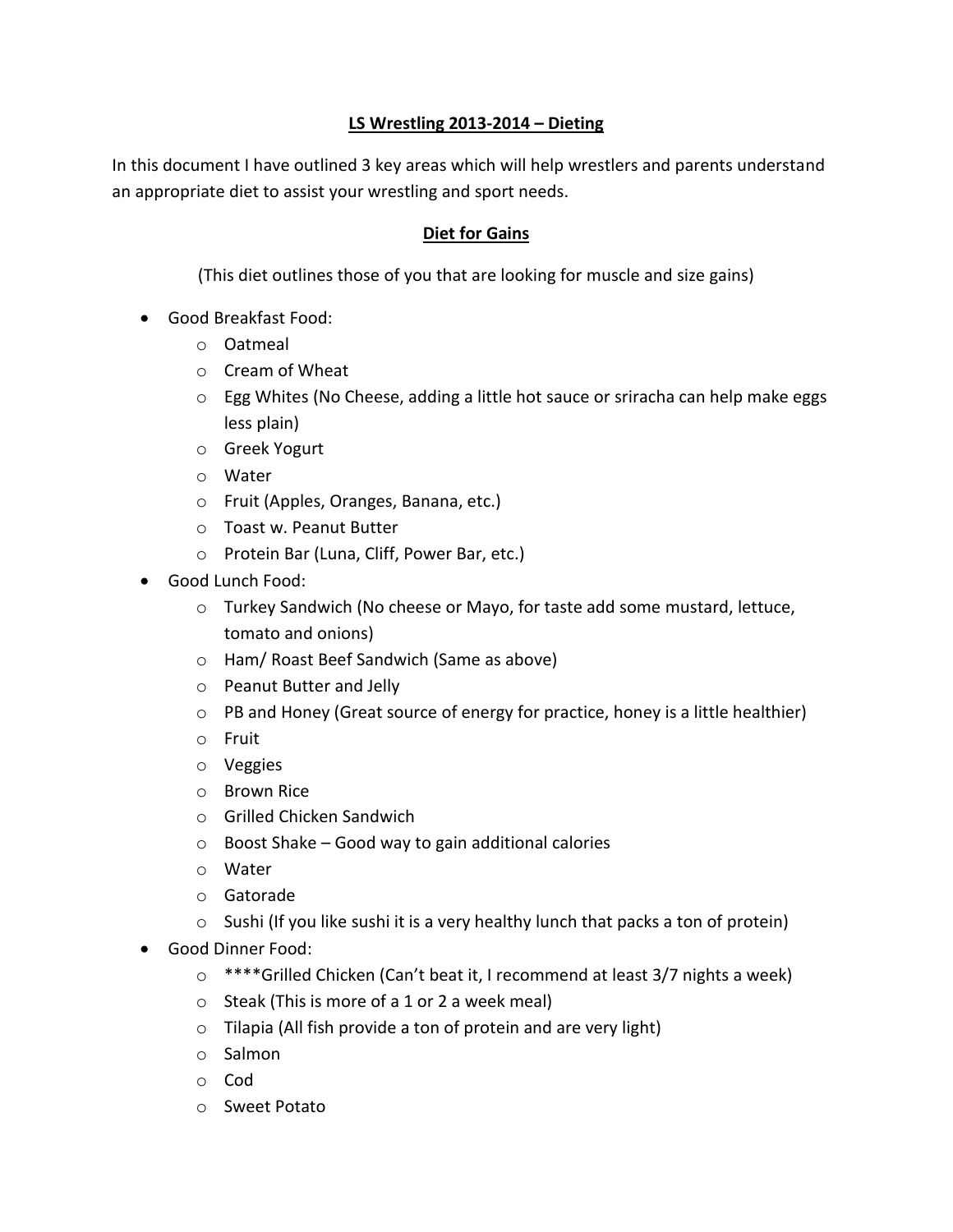- o Brown Rice
- o Pasta (Even when you would like to gain weight I would only have Pasta 2/7 Nights a week, you can always through in Grilled Chicken)
- o Veggies

# **Sample Week (For Gains)**

### Sample Day 1

- Breakfast:
	- o 1 Bowl of Oatmeal (very light sugar, raisins are a great add)
	- o 1 Apple
	- o 1 Banana
	- o 1 Greek Yogurt
	- o 2 Waters
- Snack (This is to hold you over between any meals, should have 1 snack prepared each day):
	- o 1 Powerbar
	- o 1 Water
- Lunch:
	- o 1 Peanut Butter and Honey Sandwich
	- o 1 Boost Shake
	- o 1 Side of Veggies
- Dinner
	- o 2 or 3 Pieces of Chicken Breast
	- o 2 Sides of Spinach
	- o 1 Water
	- o 1 Side of Rice

- Breakfast 2:
	- o 7 Egg whites
	- o 2 Waters
	- o 1 Apple
	- o 1 Piece of Toast with PB
- Snack 2:
	- o 1 Banana
	- o 1 Water
- Lunch 2: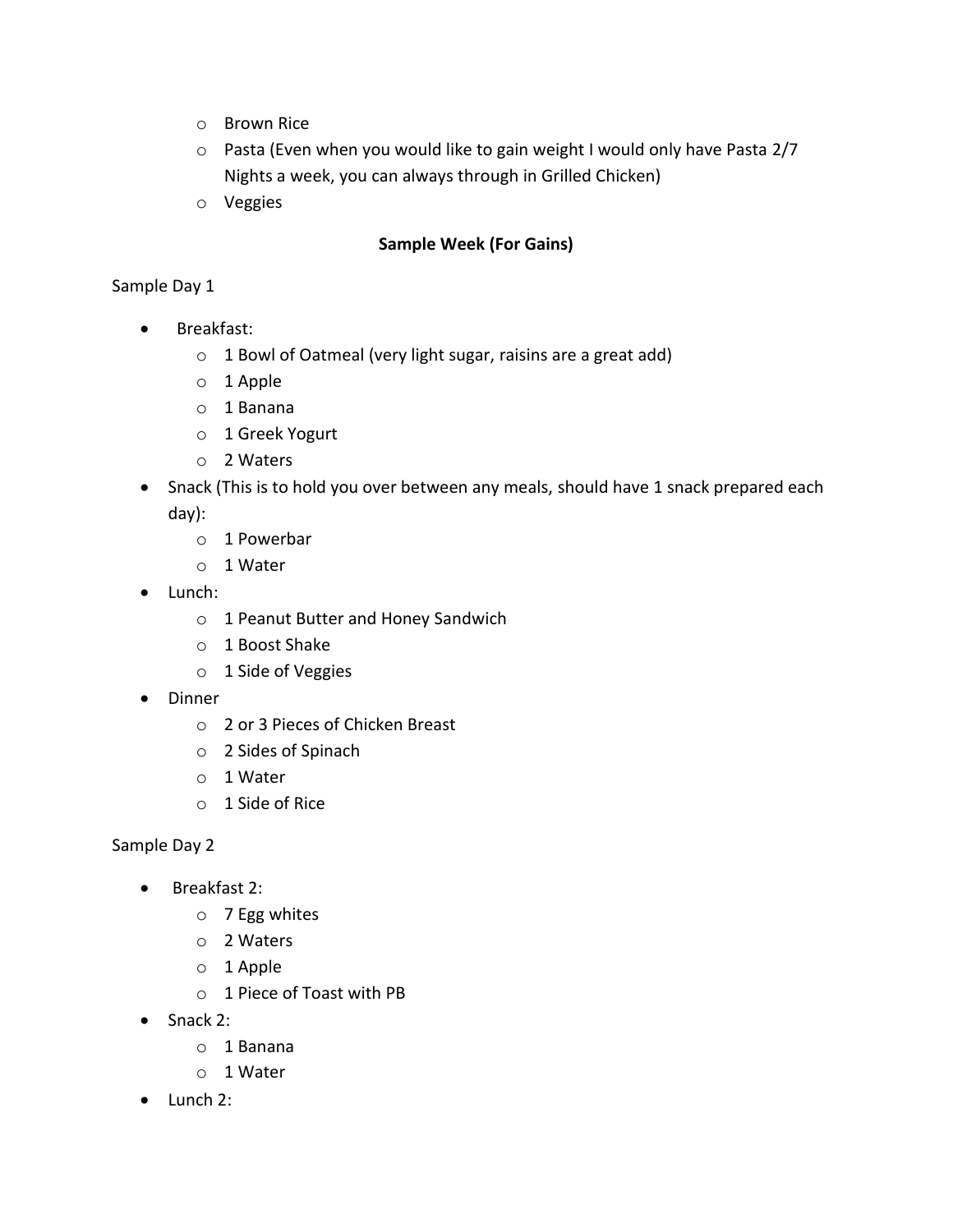- o 1 or 2 Turkey Sandwich
- o 1 Cliff Bar
- o 1 Side of Veggies
- o 1 Water
- Dinner 2:
	- o 2 or 3 Tilapias
	- o 2 Sides Broccoli
	- o 1 Side of Brown Rice
	- o 1 Water

- Breakfast 3:
	- o 1 Greek Yogurt
	- o 1 Banana
	- o 1 Piece of Toast w. PB
	- o 1 Bowl of Cream of wheat
	- o 2 Waters
- Snack 3:
	- o 1 Boost Shake
- Lunch 3:
	- o 2 Sushi Rolls
	- o 1 Orange
	- o 1 Water
- Dinner 3:
	- o 1 Bowl of Pasta
	- o 1 Steak
	- o 1 Side of Veggies
	- o 1 Water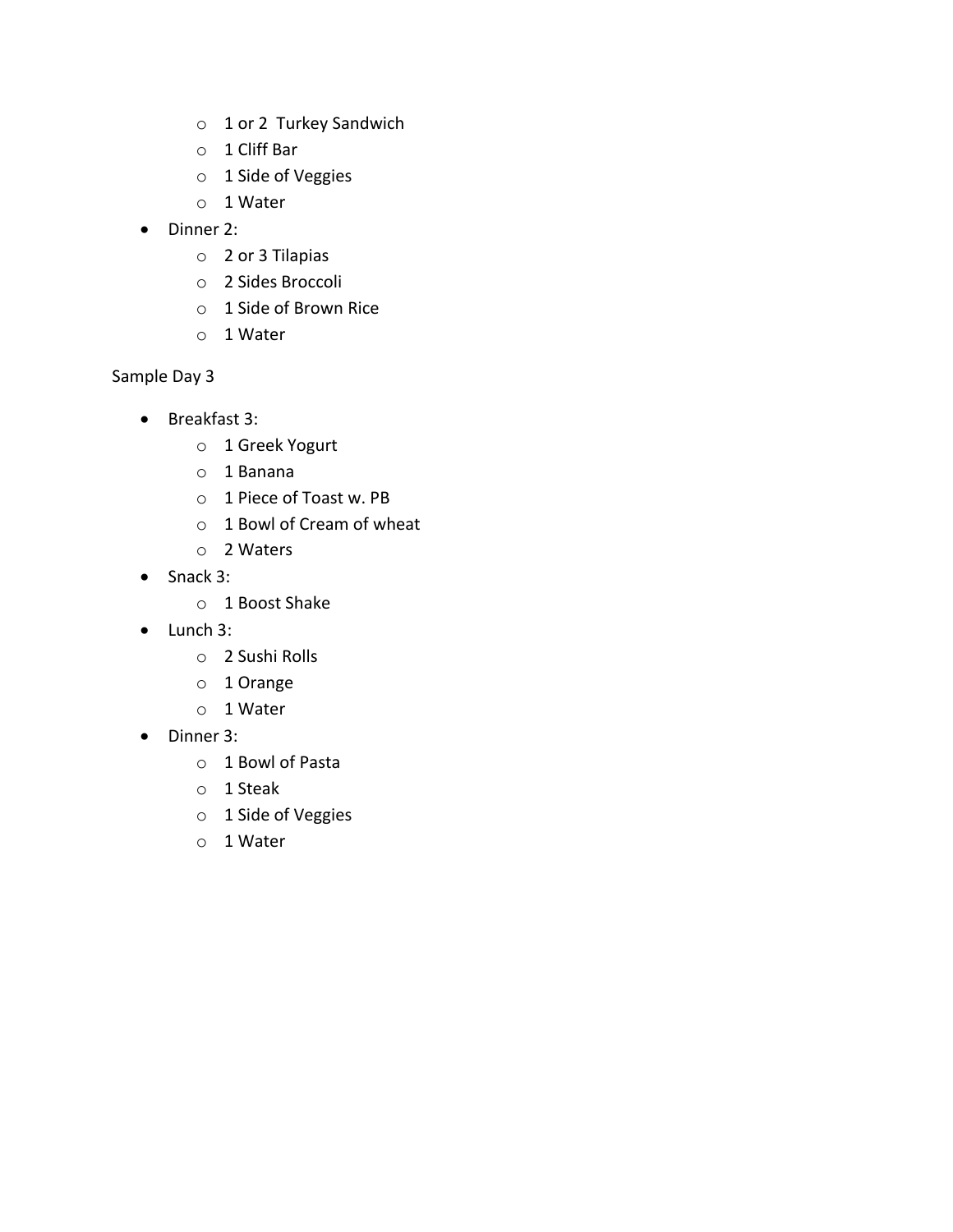# **Diet for Weight Management**

This diet will outline some helpful ways to lose weight while still eating! Bottom line, if you decide you would like to go down a weight class then starving is NOT THE ANSWER. Many HS wrestlers tend to avoid eating as a LAZY way to lose weight. It is vital to still take in food but work the weight off during and after practice.

# *Here are some other important things to consider:*

\*Morning Work Outs- Awesome if you can get a work out in the morning before school. This will wake you up and you will get to eat A LOT MORE during the course of the day. This work out does not need to be long or tiring. This is meant to get your metabolism going which will allow you to intake more. Morning Work Outs should only last about 25- 45 Min. Jumping Rope, running, stance and motion, elliptical, stair-master, biking, and drilling are all great ways to shed off some calories.

\*Wearing tons of layers- This one is simple. DON'T DO IT! An appropriate amount of layers will be sweatpants, sweatshirt and a long sleeve shirt. The more you put on the more it slows you down.

\*Lunch- I know many will say breakfast is the most important meal of the day, and this is true for most people, but not you. As a wrestler it is extremely important to get a good lunch in so you have the energy for practice and school. The more energy you have, the harder you can work.

\*Dinner- The one caution I would recommend is avoid eating late.

\*Fruit and Veggies- Get used to them because they will be your best friend. Great way to fill your stomach! Very Healthy

- Good Breakfast Food:
	- o Oatmeal
	- o Egg Whites
	- o Greek Yogurt
	- o Fruit Cups
	- o Fruit (Apples, Oranges, Banana, etc.)
	- o Toast w. Peanut Butter
	- o Protein Bar (Luna, Cliff, Power Bar, etc.)
- Good Lunch Food:
	- o Turkey Sandwich (No cheese or Mayo, for taste add some mustard, lettuce, tomato and onions)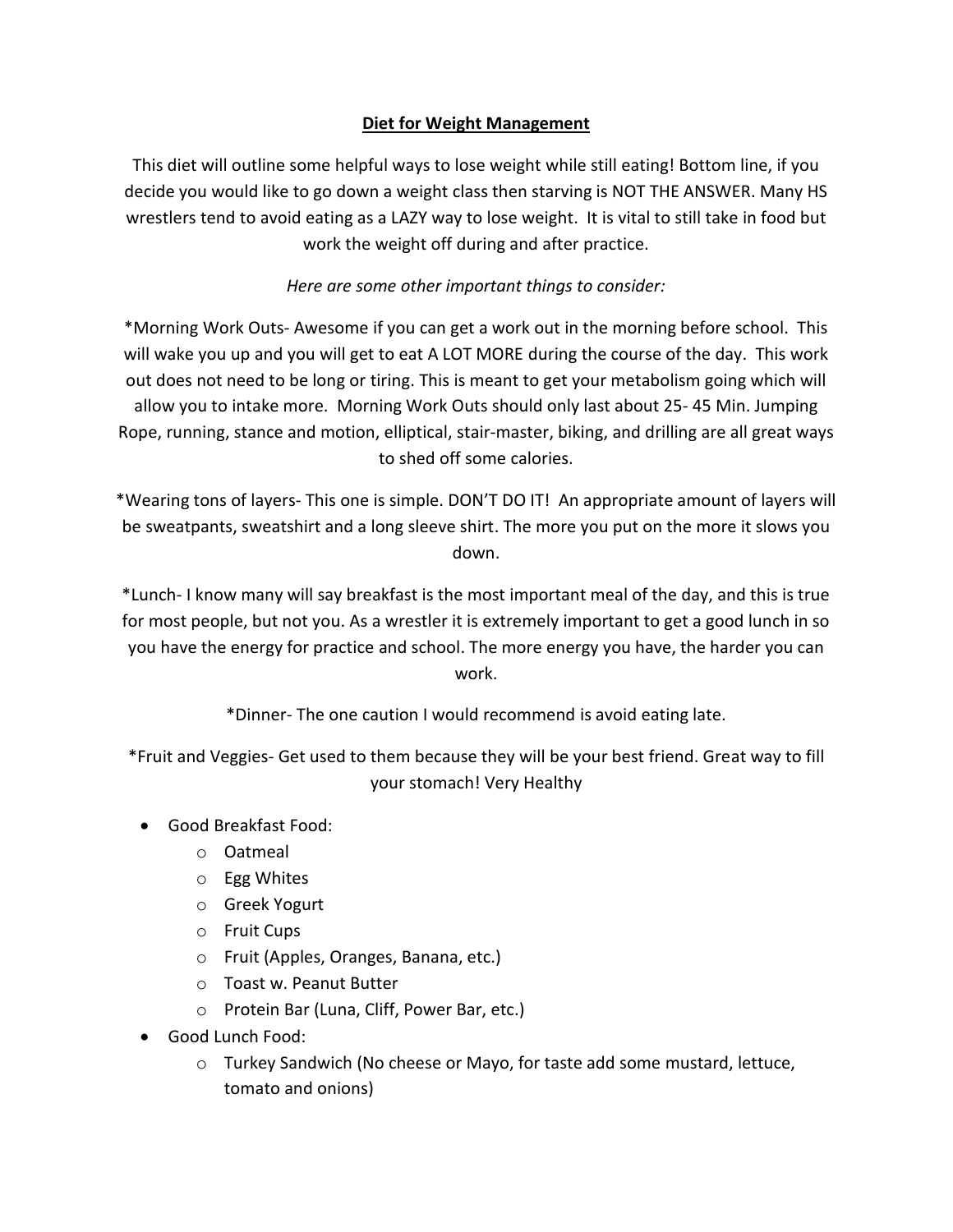- o PB and Honey (Great source of energy for practice, honey is a little healthier)
- o Fruit
- o Veggies
- o Raw Almonds
- o Brown Rice
- o Grilled Chicken Sandwich
- o Water
- o Sushi
- Good Dinner Food:
	- o \*\*\*\*Grilled Chicken
	- o Tilapia (All fish provide a ton of protein and are very light)
	- o Salmon
	- o Cod
	- o Sweet Potato
	- o Veggies

# **Sample Week (For Weight Management)**

- Wake Up
	- o 1 Orange
- Morning Work Out 25 Minute Jump Rope, 5 Minutes Stance and Motion
- Breakfast
	- o 1 Powerbar
	- o 1 Water
	- o 1 Apple
	- o 1 Banana
- Snack
	- o Raw Almonds
- Lunch
	- o Turkey Sandwich
	- o 1 Side of Veggies
	- o 1 Water
- Dinner
	- o 1 or 2 Pieces of Grilled Chicken
	- o 1 Small side of Brown rice
	- o 1 Side of Spinach
	- o 1 Water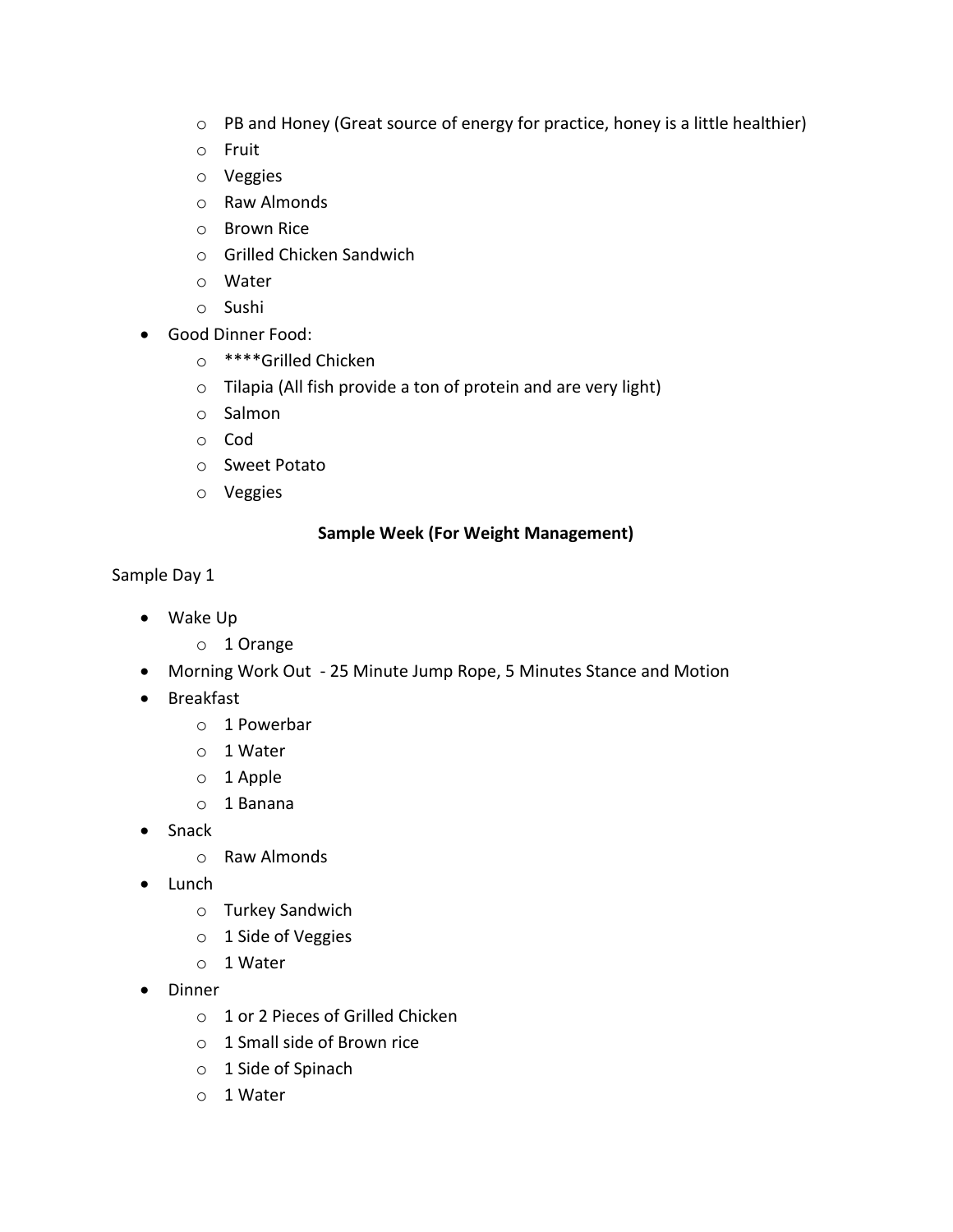Sample Day 2

- Wake Up:
	- o 1 Banana
- Morning Work Out- Run 1 Mile, Bike for 10 Minutes
- Breakfast
	- o 1 Piece of Toast w. PB
	- o 1 Apple
	- o 1 Water
	- o 1 Pear/Orange
	- o 1 Cliff Bar
- Snack
	- o 1 Fruit cup
- Lunch
	- o 2 Pieces of Grilled Chicken
	- o 1 Side of Brown Rice
	- o 1 Water
- Dinner
	- o 1 or 2 pieces of Tilapia
	- o 1 Side of Veggies
	- o 1 Side of Cottage Cheese
	- o 1 Water

- Wake Up
	- o Fruit Cup
- Morning Workout- 10 Minutes on Elliptical, 20 Minutes on Bike
- **•** Breakfast
	- o Bowl of Oatmeal
	- o 1 Water
- Lunch
	- o 1 Boost Shake
	- o 1 PB and Honey Sandwich
	- o Raw Almonds
- Dinner
	- o 1 Salmon
	- o 2 Side of Veggies
	- o 1 Water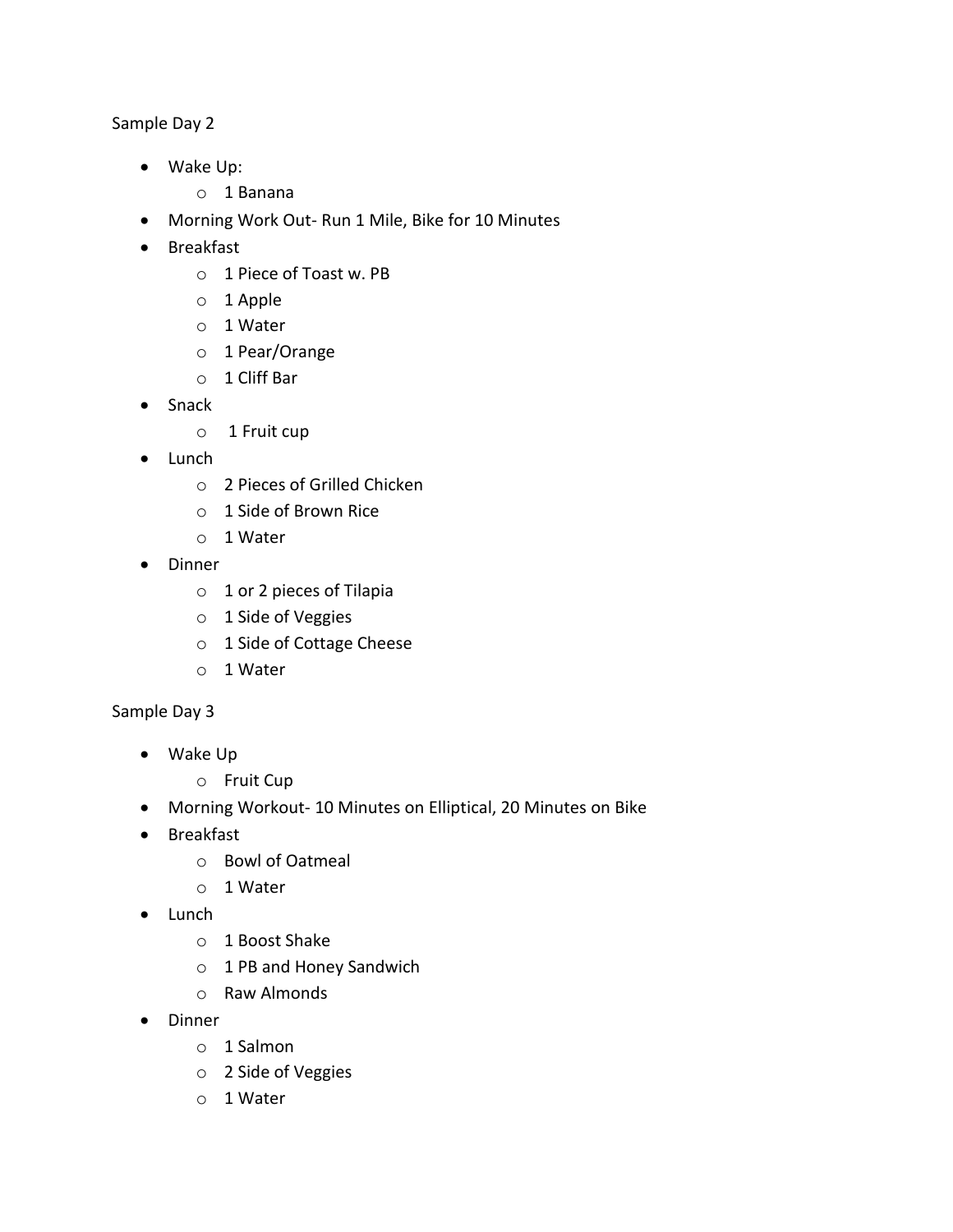### Post Weigh in Food

- Gatorade
- Pedialyte
	- o With all liquids I would fill a big water bottle (32 Oz) full with ice, and then an hour & 1/2 to 2 hours before weigh ins I would fill up my water bottle with either Gatorade OR Pedialyte. This allows the Ice to melt and have the water mix in. Perfect temperature, perfect hydration.
	- o You also don't need more than a 16 oz. Gatorade before matches, once you finish that switch to water and continue to hydrate with that.
- Gatorade Primes
	- o This is another great way to fuel up about 20 minutes before a match, I like having this watered down as well with a lot of ice and mixing it 2 hours before weigh ins. Gatorade Primes are 4 oz. liquid packs and if you time it out right you should have about 8 oz. of liquid.
- Peanut butter and Honey sandwich
	- o whole grain bread if you have it
- Turkey Sandwich
	- o Very plain
	- o No cheese,
	- o maybe a little plain mustard, not honey mustard
- Chicken Noodle Soup
- Bananas
- Apples
- Fruit Cups
- Boost Shakes
- Mini Bagels- Add some peanut butter
- Granola Bars
- Luna Bars
- PowerBars / Cliff Bars
	- o Light guys(106-138) -After first match
	- o Heavy guys (145-HVY)- Ok to have one after weigh in
- Raw Almonds
- BABY FOOD
	- o This can be especially helpful for guys that are cutting a decent amount of weight. Your body will not be able to process most food in under an hour. This is when Baby food comes in handy. Baby food will digest much quicker than a lot of